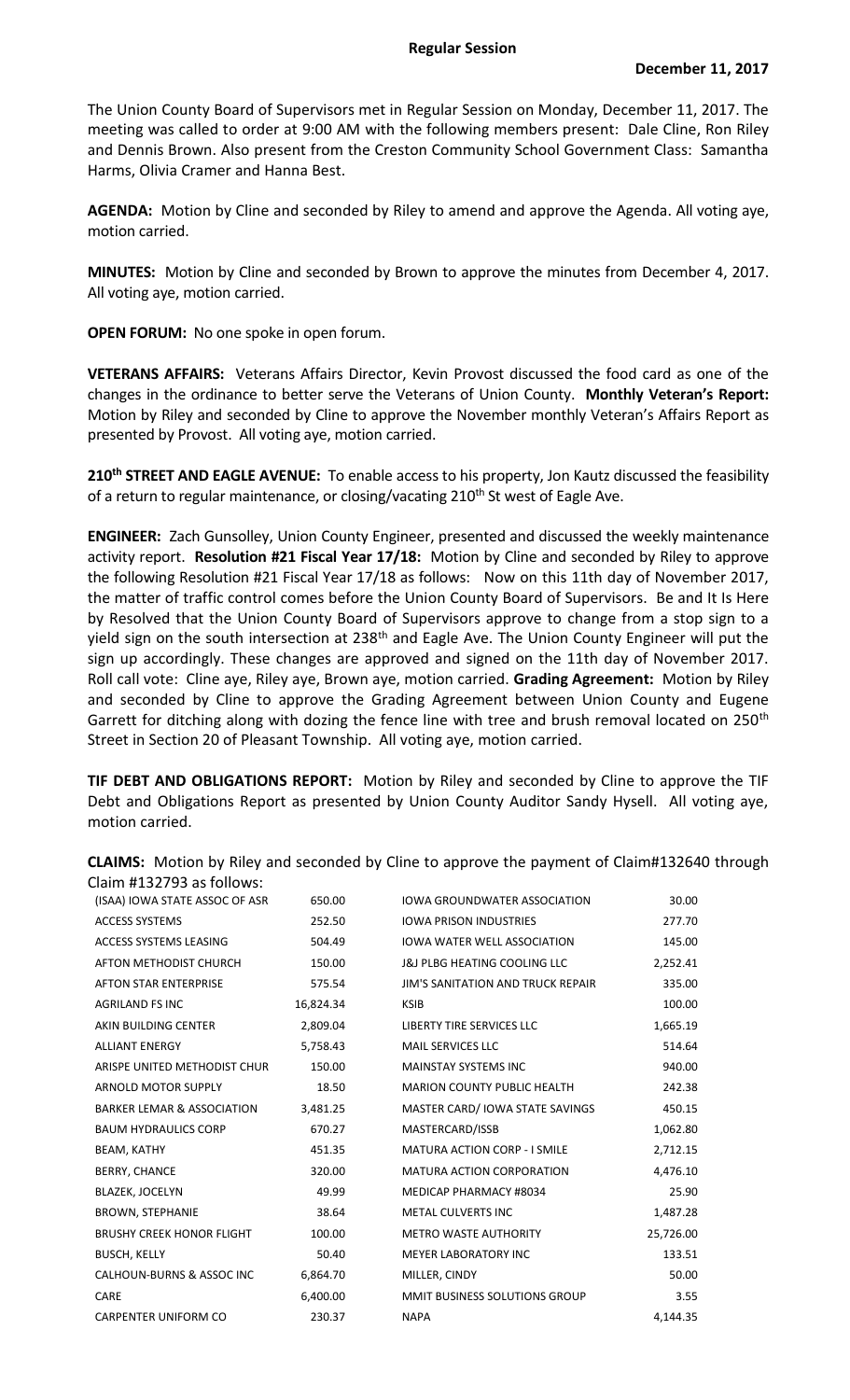| CASEY'S - FAMILY ASST                 | 750.00    | NATIONWIDE                          | 175.00     |
|---------------------------------------|-----------|-------------------------------------|------------|
| CASEY'S GENERAL STORE, LNDF           | 105.88    | NEW HORIZONS, FAMILY ENHANCE CENT   | 1,612.50   |
| CENTRAL IOWA DETENTION CTR            | 4,242.00  | NEW LORIMORIAN                      | 90.00      |
| <b>CINTAS FIRST AID &amp; SAFETY</b>  | 21.13     | NORSOLV SYSTEMS ENVIRON SRV         | 158.95     |
| <b>CITY OF AFTON</b>                  | 180.60    | NOSEKABEL, LORI                     | 274.78     |
| <b>CITY OF CRESTON</b>                | 1,133.93  | OFFICE MACHINES COMPANY INC         | 1,030.32   |
| <b>CLARKE CO PUBLIC HEALTH</b>        | 452.24    | PC CONSTRUCTION                     | 2,000.00   |
| CONDUENT BUSINESS SRVS, LLC.          | 1,150.00  | POKORNY BP & AUTOMOTIVE SERVIC      | 157.63     |
| COUNSEL OFFICE & DOCUMENT             | 34.90     | <b>QUALITY GLASS</b>                | 279.80     |
| <b>CREATIVE BEGINNINGS PRESCHL</b>    | 520.00    | RAY, DONNA                          | 60.08      |
| <b>CREST BAPTIST CHURCH</b>           | 150.00    | RINGGOLD COUNTY PUBLIC HEALTH       | 5,000.47   |
| <b>CRESTON CHAMBER OF COMMER</b>      | 115.00    | RINGGOLD COUNTY SHERIFF OFFICE      | 12,440.00  |
| <b>CRESTON FARM &amp; HOME SUPPLY</b> | 554.96    | RON'S PEST SOLUTIONS, LLC           | 85.60      |
| <b>CRESTON MUNICIPAL UTILITIES</b>    | 345.98    | SALEM LUTHERAN CHURCH               | 150.00     |
| <b>CRESTON PLAZA APARTMENTS</b>       | 195.00    | <b>SCC NETWORKS</b>                 | 40.44      |
| <b>CRESTON PROFESSIONAL FIRE</b>      | 222.00    | SCHILDBERG CONSTRUCTION INC         | 18,063.93  |
| <b>CRESTON PUBLISHING CO</b>          | 717.44    | SERVICE TECHS INC                   | 354.27     |
| CROSSROADS MENTAL HLTH                | 14,375.00 | SHRED-IT USA - DES MOINES           | 77.16      |
| <b>CULLIGAN</b>                       | 52.00     | SICKELS, VICKI                      | 3,750.00   |
| DES MOINES AREA COMM COL              | 125.00    | SIDDENS, TERI                       | 25.00      |
| DISCOVERY KIDS PRESCHOOL              | 727.50    | SIRWA                               | 597.21     |
| DISTRICT IV TREASURERS                | 25.00     | SITES FOR LEARNING / MOUNT AYR SCHL | 70.00      |
| DUCKWORTH, MIKE                       | 443.26    | SOUTHERN IOWA TROLLEY               | 42.00      |
| <b>EAGAN ELECTRIC</b>                 | 3,524.00  | SOUTHWESTERN COMMUNITY COLLEGE      | 10,213.63  |
| EARLY CHILDHOOD EAST UNION S          | 2,040.00  | STEELE, TANDY                       | 42.18      |
| ECHO GROUP, INC                       | 1,869.11  | STOREY KENWORTHY, MATT PARROTT      | 378.43     |
| ELECTRONIC ENGINEERING                | 14.95     | <b>SUPREME CLEANERS</b>             | 128.75     |
| <b>EMPLOYEE BENEFIT SYSTEMS</b>       | 81,297.36 | SWANSON, LISA                       | 140.03     |
| <b>EVERGREEN CEMETERY</b>             | 215.00    | <b>TAC 10</b>                       | 29,210.00  |
| <b>FAMILY RES CNTR RINGGOLD CO</b>    | 435.00    | <b>TAYLOR COUNTY AG EXTENSION</b>   | 3,579.61   |
| <b>FARMERS ELECTRIC COOP</b>          | 4,475.90  | TAYLOR COUNTY PUBLIC HEALTH         | 1,474.76   |
| <b>FASTENAL COMPANY</b>               | 238.06    | THE RAILROAD YARD INC               | 12,083.00  |
| FIRST COMMUNICATIONS LLC              | 23.60     | THE TONER PLACE                     | 340.00     |
|                                       | 50.41     | THOMSON REUTERS-WEST                | 735.00     |
| FITZGERALD, TAMARA                    |           | TRINITY LUTHERAN CHURCH             |            |
| <b>FRANKS SERVICE</b>                 | 979.86    |                                     | 150.00     |
| <b>FULL SOURCE</b>                    | 88.96     | TRINITY LUTHERAN PRESCHOOL          | 2,345.00   |
| <b>GOOB'S REPAIR INC</b>              | 189.00    | TRUE VALUE HARDWARE & RENTAL        | 220.91     |
| GREATER REGIONAL MEDICAL CNT          | 695.48    | <b>TYLER TECHNOLOGIES</b>           | 6,722.91   |
| <b>GREEN VALLEY PEST CONTROL</b>      | 168.00    | UNION COUNTY AUDITOR                | 2,000.00   |
| <b>HALLETT MATERIALS</b>              | 2,450.45  | UNION COUNTY ENGINEER               | 653.95     |
| HANSEN, BRUCE                         | 72.00     | UNION COUNTY EXTENSION              | 105.00     |
| HANSEN'S M & M SERVICES               | 30.00     | UNION COUNTY LEC FUND               | 21,061.31  |
| <b>HARRISON TRUCK CENTERS</b>         | 514.91    | US CELLULAR                         | 570.01     |
| HAWKS, THOMAS                         | 216.00    | VICKER PROGRAMMING & SERVICES       | 72.00      |
| <b>HEARTLAND TIRE &amp; AUTO</b>      | 86.29     | VIRTUAL RADIOLOGIC PROF LLC         | 92.45      |
| HENRY M ADKINS & SON INC              | 268.62    | VISA CARD SERVICE                   | 2,670.81   |
| HJC LLC                               | 45,816.58 | VISA/ISSB IOWA STATE SAVINGS BANK   | 26.60      |
| HUSBAND, AMANDA                       | 38.18     | WALMART                             | 480.00     |
| HYSELL, SANDY                         | 170.49    | WASTE MGMT OF CRESTON               | 1,345.89   |
| I THINK I CAN CHILD CARE CTR          | 1,424.08  | WILBOURNE, J BROOKE                 | 320.00     |
| <b>IMWCA</b>                          | 5,357.00  | WILLETS & WOOSLEY                   | 1,065.00   |
| <b>INNOVATIVE INDUSTRIES</b>          | 6,622.80  | WINDSTREAM                          | 1,336.13   |
| IOWA COUNTY ATTORNEYS                 | 325.00    | WOLFE, MICHAEL                      | 288.00     |
| <b>IOWA DEPT OF NATURAL RES</b>       | 17,401.16 | YOUTH & SHELTER SERVICES            | 1,399.50   |
|                                       |           | ZIEGLER INC                         | 71.32      |
|                                       |           | <b>Grand Total</b>                  | 444,718.31 |

All voting aye, motion carried.

**ADJOURNMENT:** There being no further business, the meeting was adjourned at 1:40 PM.